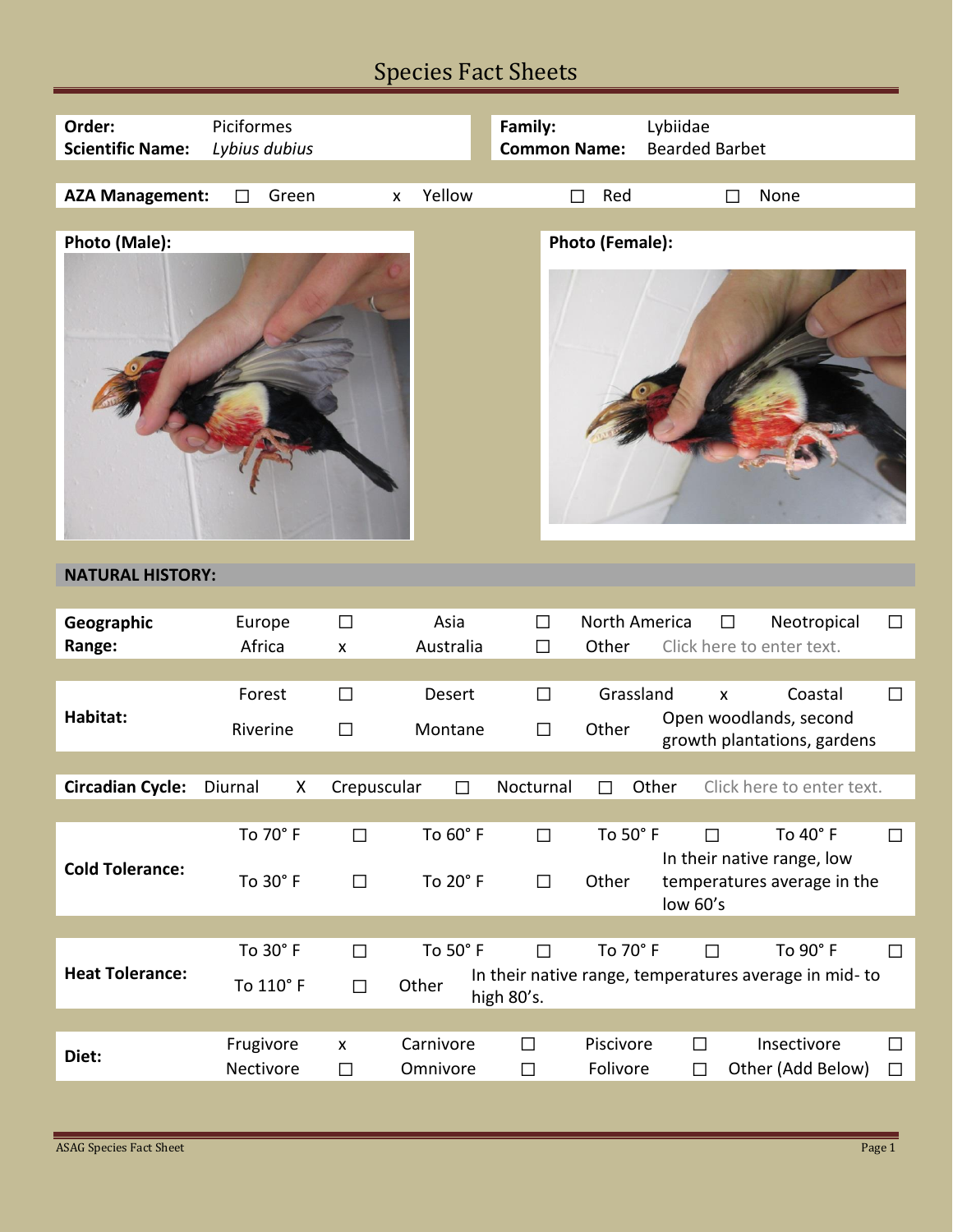# Species Fact Sheets

| <b>Captive Dietary Needs:</b>                                                                                  |                                                                                                                                                                                                                         |                  |                                                                                                                                                                                                                                                                                                                                           |              |
|----------------------------------------------------------------------------------------------------------------|-------------------------------------------------------------------------------------------------------------------------------------------------------------------------------------------------------------------------|------------------|-------------------------------------------------------------------------------------------------------------------------------------------------------------------------------------------------------------------------------------------------------------------------------------------------------------------------------------------|--------------|
| Require increase in protein/insects during periods of breeding and chick rearing.                              |                                                                                                                                                                                                                         |                  |                                                                                                                                                                                                                                                                                                                                           |              |
|                                                                                                                |                                                                                                                                                                                                                         |                  |                                                                                                                                                                                                                                                                                                                                           |              |
| Life Expectancy in the Wild:                                                                                   | Males:                                                                                                                                                                                                                  | Unknown          | Females:                                                                                                                                                                                                                                                                                                                                  | Unknown      |
| Life Expectancy in Captivity:                                                                                  | Males:                                                                                                                                                                                                                  | Avg. 8 years     | Females:                                                                                                                                                                                                                                                                                                                                  | Avg. 8 years |
| <b>BREEDING INFORMATION:</b>                                                                                   |                                                                                                                                                                                                                         |                  |                                                                                                                                                                                                                                                                                                                                           |              |
|                                                                                                                |                                                                                                                                                                                                                         |                  |                                                                                                                                                                                                                                                                                                                                           |              |
| <b>Age at Sexual Maturity:</b>                                                                                 | Males:                                                                                                                                                                                                                  | 1 year           | Females:<br>1 year                                                                                                                                                                                                                                                                                                                        |              |
|                                                                                                                |                                                                                                                                                                                                                         |                  |                                                                                                                                                                                                                                                                                                                                           |              |
| <b>Courtship Displays:</b>                                                                                     | Courtship includes food offering, tail flicking, nest drilling and vocalizations<br>1-2 months prior to breeding. Breeding may take place nearly every month,<br>however, it is most common from May through September. |                  |                                                                                                                                                                                                                                                                                                                                           |              |
|                                                                                                                |                                                                                                                                                                                                                         |                  |                                                                                                                                                                                                                                                                                                                                           |              |
| <b>Nest Site Description:</b>                                                                                  |                                                                                                                                                                                                                         |                  | A cavity is excavated for nesting and roosting in dead trees and stumps.                                                                                                                                                                                                                                                                  |              |
|                                                                                                                |                                                                                                                                                                                                                         |                  |                                                                                                                                                                                                                                                                                                                                           |              |
| <b>Clutch Size, Egg Description:</b>                                                                           | 2 white eggs                                                                                                                                                                                                            |                  |                                                                                                                                                                                                                                                                                                                                           |              |
| <b>Incubation Period:</b><br>16 days                                                                           |                                                                                                                                                                                                                         |                  | <b>Fledgling Period:</b><br>40 days                                                                                                                                                                                                                                                                                                       |              |
|                                                                                                                |                                                                                                                                                                                                                         |                  |                                                                                                                                                                                                                                                                                                                                           |              |
| <b>Parental Care:</b><br>Both parents feed chicks.                                                             |                                                                                                                                                                                                                         |                  |                                                                                                                                                                                                                                                                                                                                           |              |
|                                                                                                                |                                                                                                                                                                                                                         |                  |                                                                                                                                                                                                                                                                                                                                           |              |
| <b>Chick Development:</b><br>Altricial. 16-18 days                                                             |                                                                                                                                                                                                                         |                  |                                                                                                                                                                                                                                                                                                                                           |              |
|                                                                                                                |                                                                                                                                                                                                                         |                  |                                                                                                                                                                                                                                                                                                                                           |              |
| <b>CAPTIVE HABITAT INFORMATION:</b>                                                                            |                                                                                                                                                                                                                         |                  |                                                                                                                                                                                                                                                                                                                                           |              |
| Social Structure in the Wild:<br>Primarily found in social groups of five adult birds. May include chicks from |                                                                                                                                                                                                                         |                  |                                                                                                                                                                                                                                                                                                                                           |              |
| previous clutch that function as helpers.                                                                      |                                                                                                                                                                                                                         |                  |                                                                                                                                                                                                                                                                                                                                           |              |
|                                                                                                                |                                                                                                                                                                                                                         |                  |                                                                                                                                                                                                                                                                                                                                           |              |
| <b>Social Structure in Captivity:</b><br>Housed individually or in pairs.                                      |                                                                                                                                                                                                                         |                  |                                                                                                                                                                                                                                                                                                                                           |              |
|                                                                                                                |                                                                                                                                                                                                                         |                  |                                                                                                                                                                                                                                                                                                                                           |              |
| <b>Minimum Group Size:</b><br>$\mathbf{1}$                                                                     |                                                                                                                                                                                                                         |                  | <b>Maximum Group Size:</b>                                                                                                                                                                                                                                                                                                                | 5 adults     |
|                                                                                                                |                                                                                                                                                                                                                         |                  | According to the barbet care manual, the following                                                                                                                                                                                                                                                                                        |              |
| Compatible in<br>Varies<br><b>Mixed Species Exhibits:</b>                                                      |                                                                                                                                                                                                                         | <b>Comments:</b> | species have done well: Boat-billed heron, Guira<br>Cuckoo, Cattle Egret, Black-necked Swan, North<br>American Ruddy Duck, Mandarin Duck, Nicobar<br>Pigeon, Turaco (species??), Hamerkop, Piping<br>Guan, Little Blue Heron, Road Runner, Superb<br>Starling, Bali Mynah, Speckled Pigeon, Crested<br>Quail Dove, and Roseate Spoonbill. |              |